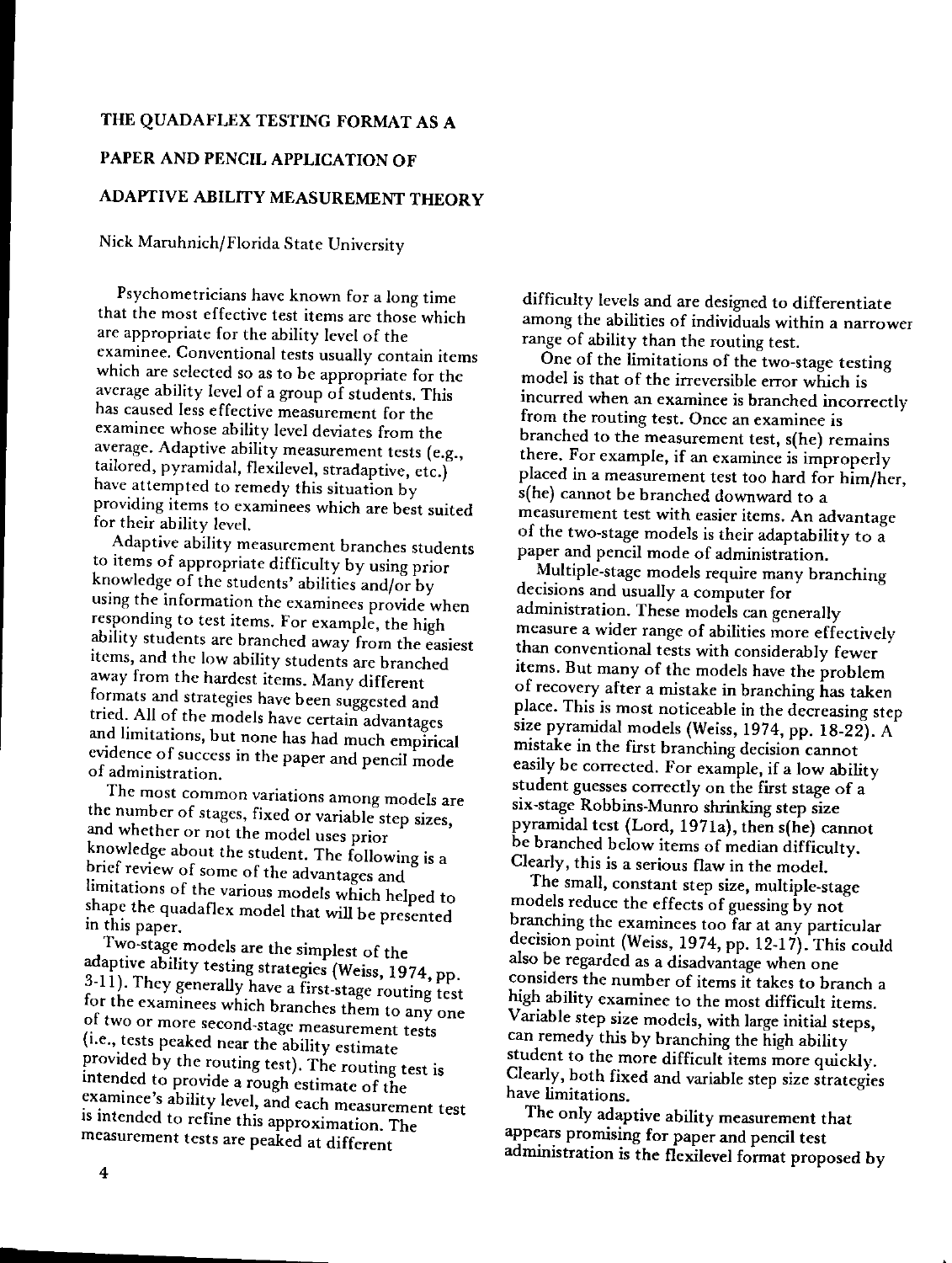Lord (1971b). This model starts the examinee at an item 0f median difficulty, then branches the **examinee to an easier item for each wrong response** and to a harder item for each correct response. The only empirical evidence (Olivier, 1974) available on the appropriateness of this model for paper and pencil administration has been negative.

Some adaptive testing models take advantage of prior knowledge of each student's ability. Weiss' (1973) stradaptive model is such a model. This model enters the examinee into one of nine ability strata by using either the prior information available on the testee or a self-report of ability (e.g., Weiss, 1973, p. 16). Other strategies that use **prior information are the Bayesian and maximum** likelihood formats, but they cannot be administered without the use of a computer (Weiss, 1974, pp. 56-67).

#### Quadaflex Tests

The quadaflex test is an attempt to integrate the

paper and pencil mode of administration of conventional tests with adaptive ability measurement theory. The model borrows freely from many, but mostly from Lord's (1971b) flexilevel format and Weiss' (1973) stradaptive format. Basically, the flexilevel format has two strata, the quadafiex has four, and the stradaptive has nine. The branching rule for quadafiex is **up-one stratum for a correct answer and down-one** stratum for a wrong answer. If the student is in the basal or ceiling stratum, branching is to the next **item in that stratum.**

The optimum order of items within the strata is a matter for further investigation. The two forms that were tested in this study had alternating orders of item difficulties. For example, Quadafiex A had items in the 1st and 3rd strata arranged in an order of decreasing difficulty and the 2nd and 4th in an order of increasing difficulty. Quadafiex B had the opposite ordering of items (see Figure 1.)

Examinees on both forms start with the same



Figure 1. Quadaflex Forms A and B with different item orders within strata.

**OUADAFLEX A**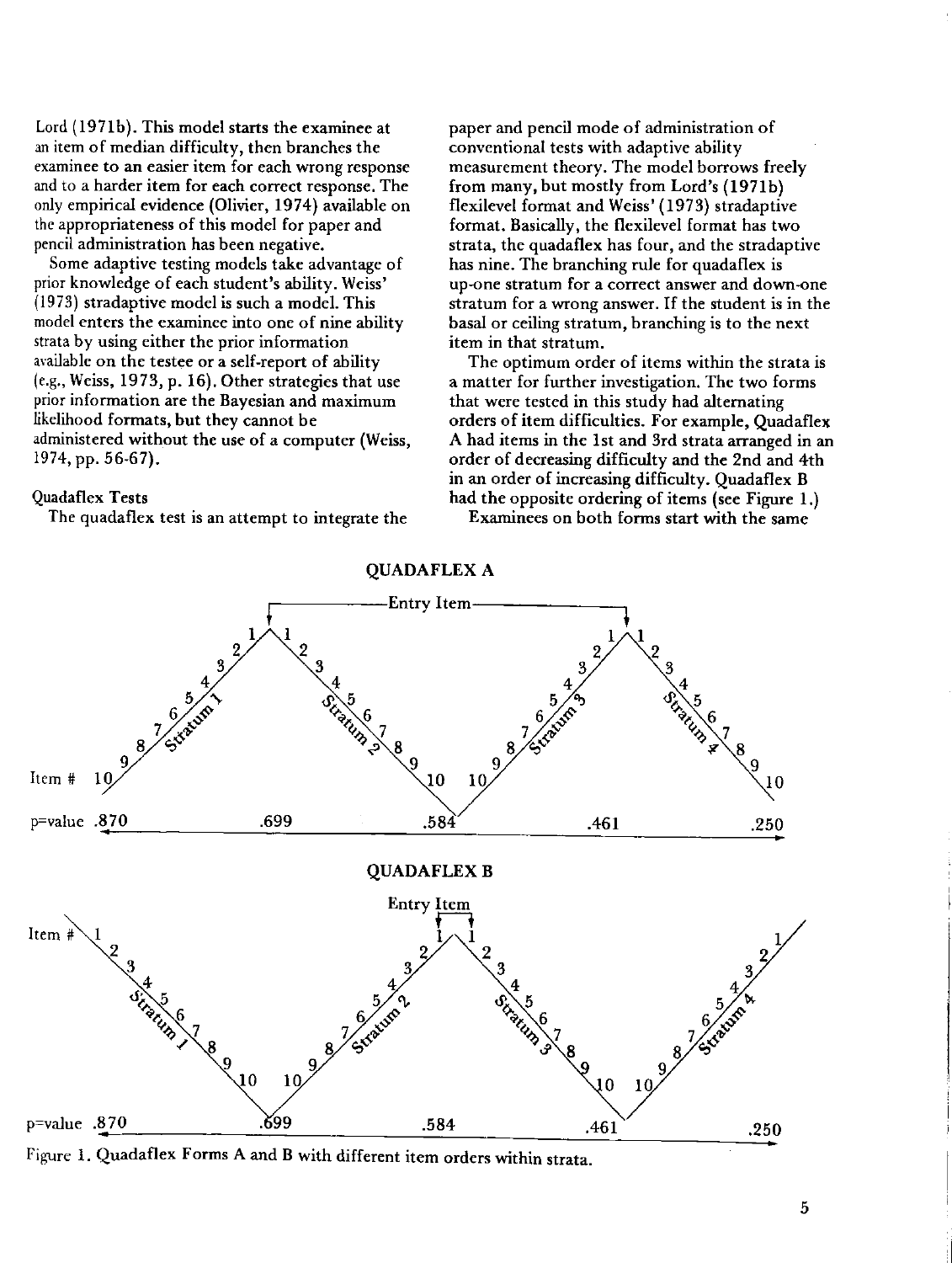item. This is an item of median difficulty. Depend**ing on the correctness or incorrectness of their** answers, the students are branched appropriately.

Following are some examples:

(1) An examinee taking Quadaflex A and responding correctly to the entry item is branched to item 1 in stratum 3. This is the most difficult item in that stratum. If the examinee gets this item **correct, the next item is item 1 in stratum 4. This** is the next most difficult item on the test after item  $1$  in stratum  $3$ . If item  $1$  in stratum  $4$  is **correctly answered, the examinee is branched to** item 2 in stratum 4. This process continues until **the examinee misses an item in stratum 4 (or** answers all the items in that stratum). For an **incorrect response to an item, the branch is to item 2 in stratum 3. This is the lowest numbered item in** that stratum that has not been attempted. Now, if **the examinee misses item 2 in stratum 3, the branch is to item 1 in stratum 2. The examinee** stops upon the completion of either 20 items or all **the items in anyone stratum.**

(2) An examinee taking Quadaflex Band answering the entry item incorrectly is branched to item 1 in stratum 2. This is the hardest item in that stratum, and it is also slightly less difficult than the **start item. If the examinee misses this item, the** branch is to item 1 in stratum 1. This is the easiest item on the test. If the examinee answers this item correctly, the branch is to item 2 in stratum 2.lf **this item is answered incorrectly, item 2 in stratum** 1 is the next item taken. If this item is missed, item 3 in stratum 1 is the next item. Again, the examinee stops upon completion of either 20 items **or all the items in anyone stratum.**

It was conjectured that these patterns of item difficulties would be more effective for students of different abilities. Quadaflex A would be a more effective measure than Quadaflex B for students whose abilities were near the median or at the tails of the distribution. Quadaflex B would be a more effective measure than Quadaflex A for studentswhose abilities fell between the first two strata or between the last two strata. Response patterns for students whose ability levels fell in those areas of the distribution (except at the tails) designated to be more effectively measured by each particular form would follow a path of decreasing step sizes of item difficulties which converged near or at the students' ability levels. In other words, a student who was taking Quadaflex A and had an average ability level would probably miss most of the items in stratum 3 and answer correctly most of the items in stratum 2. This RWRW... response

pattern would provide the student first with large step sizes and then with smaller step sizes, converging towards the student's ability level.

The complexity of most response patterns would make interpretation of the effects of different orders of item difficulties within strata extremely complicated.

### Statement of the Problem

This study investigated: (a) the feasibility of the quadaflex testing format as a paper and pencil application of adaptive ability measurement testing theory, (b) the appropriateness of different scoring methods for quadaflex testing, (c) the effects of different item orders within each stratum on the distribution of scores, and (d) the relationships between the distribution of scores on the conventional test (Florida Eighth Grade Test-Vocabulary Subtest) and each of the quadaflex test forms.

### Method

### Subjects Eighty eighth-grade students enrolled at the Developmental Research School (DRS) at Florida State University participated in the study. The school population is consciously selected to reflect, as elosely as possible, the population of the county.

#### Item Formats

Quadaflex A and Quadaflex B each had 41 multiple-choice vocabulary items. Each item consisted of a short phrase containing an underlined word; below this was a column of four **response alternatives. Each response alternative was one word. The examinee was to choose the** alternative that was the best meaning for the underlined word. For example:

> 1. Postpone action A. assure B. simulate C. defer D. allot

## Item Structure

Both forms of the quadaflex test had exactly the same 41 items. The median difficulty item from the pool of 41 items was the entry item for both forms. Each form also had four strata of items ranging from the 10 easiest items (stratum 1) to the 10 hardest items (stratum 4). The difference between the two forms was the order of item difficulties within each stratum. As discussed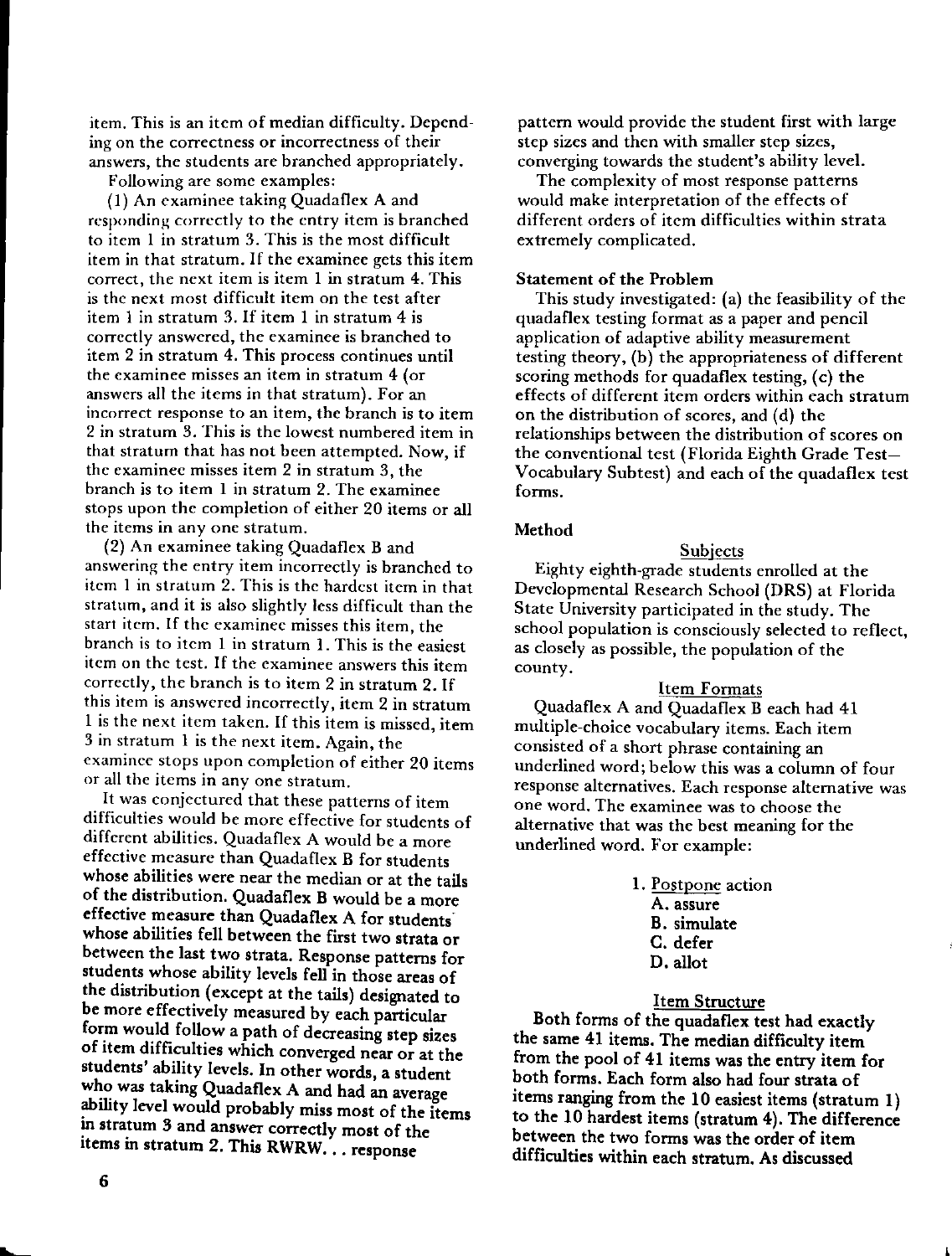earlier, Quadaflex A had the items in strata 1 and 3 in an order of decreasing difficulty and the items in strata 2 and 4 in an order of increasing difficulty. Quadaflex B had just the opposite arrangement of items within each stratum.

All but one of the items were normed on the 1787 eighth-grade students in a large northern Florida county in February, 1975. The forty-first item was added in order to have 10 items per stratum. The item selected was one judged to be extremely hard for eighth-graders, and thus its p-value was estimated to be .25; this reflects the chance factor of one out of four examinees guessing the correct answer.

#### Test Materials

The test questions and answer sheets were color coded to help the examinee proceed smoothly from item to item. The entry item was purple, **stratum 1 items were green, stratum 2 items were red, stratum 3 items were blue, and stratum 4** items were black. In boxes provided on the bottom of their answer sheets, examinees tallied the number of items completed as they proceeded through the test (see Figure 2). The test answer

sheet was presented with the aid of a latent image and developing pen perfected by A. B. Dick Company. The examinees answered questions by marking the appropriate boxes with their developing pens. The pen reacted with the latent image to expose directions for choosing the next item to be taken in the sequence. The directions were simply the name of the color of the problem that the examinee was to respond to next. If the **examinee answered this subsequent item correctly,** the branch was up a color to the lowest number problem not previously attempted in that color. If the examinee answered the item incorrectly, the branch was down a color to the lowest numbered problem not attempted in that color. Finally, if the students were in the ceiling or basal stratum, they were branched to the next item in that stratum.

#### Mode of Administration

The test was administered on 2 consecutive days to 3 classes of eighth-graders. Each test administration took one class period. Before the testing began, students were randomly assigned to take either Quadaflex A or Quadaflex B and then given a quick lecture on adaptive ability

|                                             | QUADAFLEX TEST ANSWER SHEET                                                                                                                                                                                                                                                                                                                                                                                                                                                  |                                                                     |                                  |
|---------------------------------------------|------------------------------------------------------------------------------------------------------------------------------------------------------------------------------------------------------------------------------------------------------------------------------------------------------------------------------------------------------------------------------------------------------------------------------------------------------------------------------|---------------------------------------------------------------------|----------------------------------|
|                                             | <b>VOCABULARY</b>                                                                                                                                                                                                                                                                                                                                                                                                                                                            |                                                                     |                                  |
| $\underline{\text{new}}$<br>$\bullet$ MANE. |                                                                                                                                                                                                                                                                                                                                                                                                                                                                              | SCHOOL ID NO. SUPPING TIME                                          | SCORE                            |
|                                             | SAMPLE QUESTIONS                                                                                                                                                                                                                                                                                                                                                                                                                                                             |                                                                     |                                  |
|                                             | Q1: ARD BUILD CRED DIRED                                                                                                                                                                                                                                                                                                                                                                                                                                                     |                                                                     |                                  |
| Q1: ALKELS PLATTY COREER DERED              | Q1: AREEN PURENT CLEARED IN THE R<br>口口印                                                                                                                                                                                                                                                                                                                                                                                                                                     | Q1: A LACT D RED Q RED D RED                                        | Q1: A BLUE 15LACK CELUE ] LOCAL  |
|                                             |                                                                                                                                                                                                                                                                                                                                                                                                                                                                              |                                                                     |                                  |
|                                             | START: ABLUE BEED GUED H RID                                                                                                                                                                                                                                                                                                                                                                                                                                                 |                                                                     |                                  |
| 1. ACKER ELECTRIC PRED DECEPT               | 1. ALLUE PERSEN CEREUN LETTER                                                                                                                                                                                                                                                                                                                                                                                                                                                | 1. A RED BOLACH C RED R FED                                         |                                  |
| 2. AESIE FAFER CEREE DURIN                  | 2. ARRENT RELEASE CROSSER PERSON                                                                                                                                                                                                                                                                                                                                                                                                                                             | 2. A FED. H RED. CELACK IL RUD.                                     | 1. A BLUI DELUE OF BLUE DELACTS  |
| 3. ALBEN WARD CLEED DEED                    | 3. ARLEN HELEN CHEEN REALLY                                                                                                                                                                                                                                                                                                                                                                                                                                                  | 3. A BID I HED GEACH DEED                                           | 2. A BLUE FRACE CELUI MELLER     |
| 4. AREA LEED CHEN DELL'S                    | 4. ALLEL HERE: CALLER CONTROL                                                                                                                                                                                                                                                                                                                                                                                                                                                | 4. ASSACH SCREET GREET DI REED                                      | 3. AFRACK B BLUE O BLUE D'ELUE   |
| 5. 4 英国方面21 中国国内部                           | 5. ARRES PERSIES CALCE   4 ROLES                                                                                                                                                                                                                                                                                                                                                                                                                                             |                                                                     | 4. A BLUE DI BLUE CLELLE ELIACE  |
| 6. A REAL PRESS CREEK MERCENT               | 6. AEREPA PARKEN CHUE PLEAN                                                                                                                                                                                                                                                                                                                                                                                                                                                  | 5. A RED PELACH C RED D LED                                         | 5. A BLUE L'ELUE d'ELUE DELACN   |
| 7. 4-45 45 5 4 5 4 15 1                     |                                                                                                                                                                                                                                                                                                                                                                                                                                                                              | 6. ARED   LEED   CHACK D HID                                        | 6. ALLACK PIELUE CHILLE DILLET   |
| 8. 小豆可有三个豆口吃豆                               | 7. ALGERS READERS CHUTE ] READERS                                                                                                                                                                                                                                                                                                                                                                                                                                            | 7. ARED RED CRED DURAN                                              | 7. A BLUE E BLUE C BLUE DELACK   |
| 9. 本面科学工作运用库温度                              | 8. ARRIVE PERSON CHARACTER PERSON                                                                                                                                                                                                                                                                                                                                                                                                                                            | 8. ABLACA NELD CEED DIED                                            | 8. ABDE RELUE CELUE DELAND       |
|                                             | 9. ABRITISH HALLEY CHARTER DESCRIPTION                                                                                                                                                                                                                                                                                                                                                                                                                                       | 9. ADLACT $r(\overline{ED})$ of $\overline{RED}$ $p(\overline{ED})$ | 9. A BLUE PRILACE Q BLUE PARTIES |
|                                             | 10. $\Lambda$ FIFEN $t_1$ JUE GRUN PLILE                                                                                                                                                                                                                                                                                                                                                                                                                                     | 10. A RED 3 RED C RED DALACE                                        | 10. ALLACK R BLUE C BLUE DI BLUE |
|                                             | $\boxed{ \hspace{1.5cm} \square \hspace{1.5cm} \square \hspace{1.5cm} \square \hspace{1.5cm} \square \hspace{1.5cm} \square \hspace{1.5cm} \square \hspace{1.5cm} \square \hspace{1.5cm} \square \hspace{1.5cm} \square \hspace{1.5cm} \square \hspace{1.5cm} \square \hspace{1.5cm} \square \hspace{1.5cm} \square \hspace{1.5cm} \square \hspace{1.5cm} \square \hspace{1.5cm} \square \hspace{1.5cm} \square \hspace{1.5cm} \square \hspace{1.5cm} \square \hspace{1.5cm$ |                                                                     |                                  |
|                                             | filling them are a common                                                                                                                                                                                                                                                                                                                                                                                                                                                    |                                                                     |                                  |

13 | 14 | 15 | 16 | 17 | 18 | 19 | 19 |

Figure 2. Example of the quadaflex test answer sheet.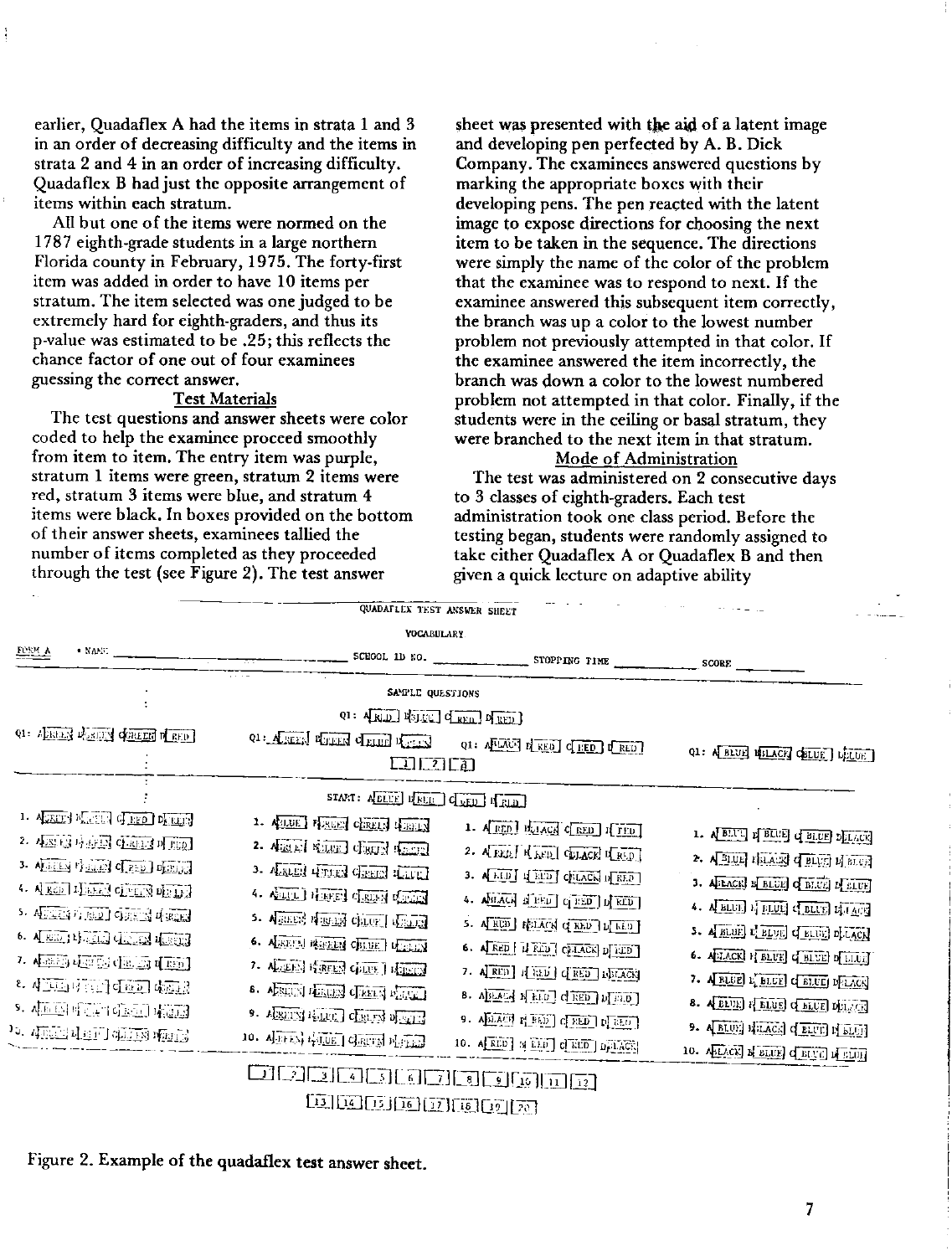measurement theory in terms they could understand.

Four graduate students, including the developer, served as proctors for each administration. The reason for the high proctor/examinee ratio was to help insure a minimum of mistakes which might be caused by the examinee's being unable to read his exposed latent image on the answer sheet. This added precaution seemed to have helped to keep the number of invalid tests to 2 out of 80. Olivier (1974) reported that his administration of a flexilevel vocabulary test to eighth-grade students yielded a ratio of invalid tests to valid tests of 76:655 or approximately 12%. Because of the relatively high ratio of invalid to valid tests that he **encountered, he recommends that examinees** practice responding to items in the flexilevel format before the administration of the actual test **in order to familiarize themselves with its novel** mechanics. He contends that this exercise will prepare them so that they will not be distracted by the unconventionality of the method and will attend wholly to the task of responding. However, the use of practice tests was deemed infeasible in this instance because the required time to drill the examinees is considerable. The high proctor/ **examinee ratio was proposed as a viable alternative** and seemed to bc an effective course of action for reducing the number of invalid tests.

When the students finished, they were instructed to raise a hand and call a proctor. The proctors marked the finishing time, circled the student's last answer, and collected the materials.

#### **Scoring**

A number of methods for scoring adaptive ability measures have been published in the literature. The appropriateness of the different strategies is a matter for further inspection. The scoring methods discussed here have been used with the flexilevel test, the stradaptive test, and the pyramidal test. They provided essential information in the search for a method suitable for scoring the quadaflex test.

In spite of the fact that the advantages and limitations of the various scoring methods will be pointed out with respect to particular tests in the following paragraphs, it is important to understand that these same advantages and limitations can and do in some cases apply to other tests. The characteristics of the scoring methods and the particular tests that they are associated with are provided to assist in illustrating those relationships and not to imply that they are unique to the example offered.

Lord (1971b) scores the flexilevel test by **counting the number of items answered correctly; examinees who miss the last item, however, receive** a one-half point bonus which adjusts for the *(n+l)th* item on an n-item test. For instance, if two examinees have equal number right scores but one misses the *nth* item while the other gets it right, the second examinee must get a harder item right on his next attempt in order for both to again achieve identical number right scores. Therefore, **the second examinee's performance is, according to** Lord, inferior to that of the first examinee. Unless **an adjustment in scores is made, both examinees** will obtain the same total score. The application of **this bonus results in the first examinee's receiving a** higher score. Lord (1971b, pp. 150-1) offers a complete justification for the use of this scoring method. One advantage of employing his technique is that it utilizes the information gained from the last item.

**Unfortunately, however, Lord's scoring method** fails to differentiate among examinees who obtain equal number right scores (adjusted for the last item), but who do not respond correctly (or incorrectly) to precisely the same items. For **example, one examinee may answer the first item** right and the remaining ones wrong; the second **examinee may answer the first item wrong, the** second item right, and the remaining ones wrong. Both examinees are classified by Lord (1971b, p. 150) as "red" examinees with equal number right scores. Since both examinees respond identically to all but two items, this scoring method seems inequitable because on those two items the second **examinee responds correctly to the easier one and** incorrectly to the more difficult one, whereas the **first examinee responds incorrectly to the easier** one and correctly to the more difficult one.

Weiss(1974, pp. 50.52) has suggested various **methods for assigning scores to examinees, several** of which are listed below. In some of these he employs the expression *stratum difficulty,* which he identifies as the average difficulty of all items in **a particular stratum.**

One's score is defined as (a) the p-vaIue of the most difficult item answered correctly, (b) the p-vaIue of the item that the examinee would have answered next if testing had continued, (c) the p-value of the most difficult item answered correctly in the highest non-chance stratum, (d) the average p-value of all items in the most difficult **stratum in which an item was answered correctly,** (e) the stratum difficulty at which the *(n+l)th* item would have occurred, (f) the average p-value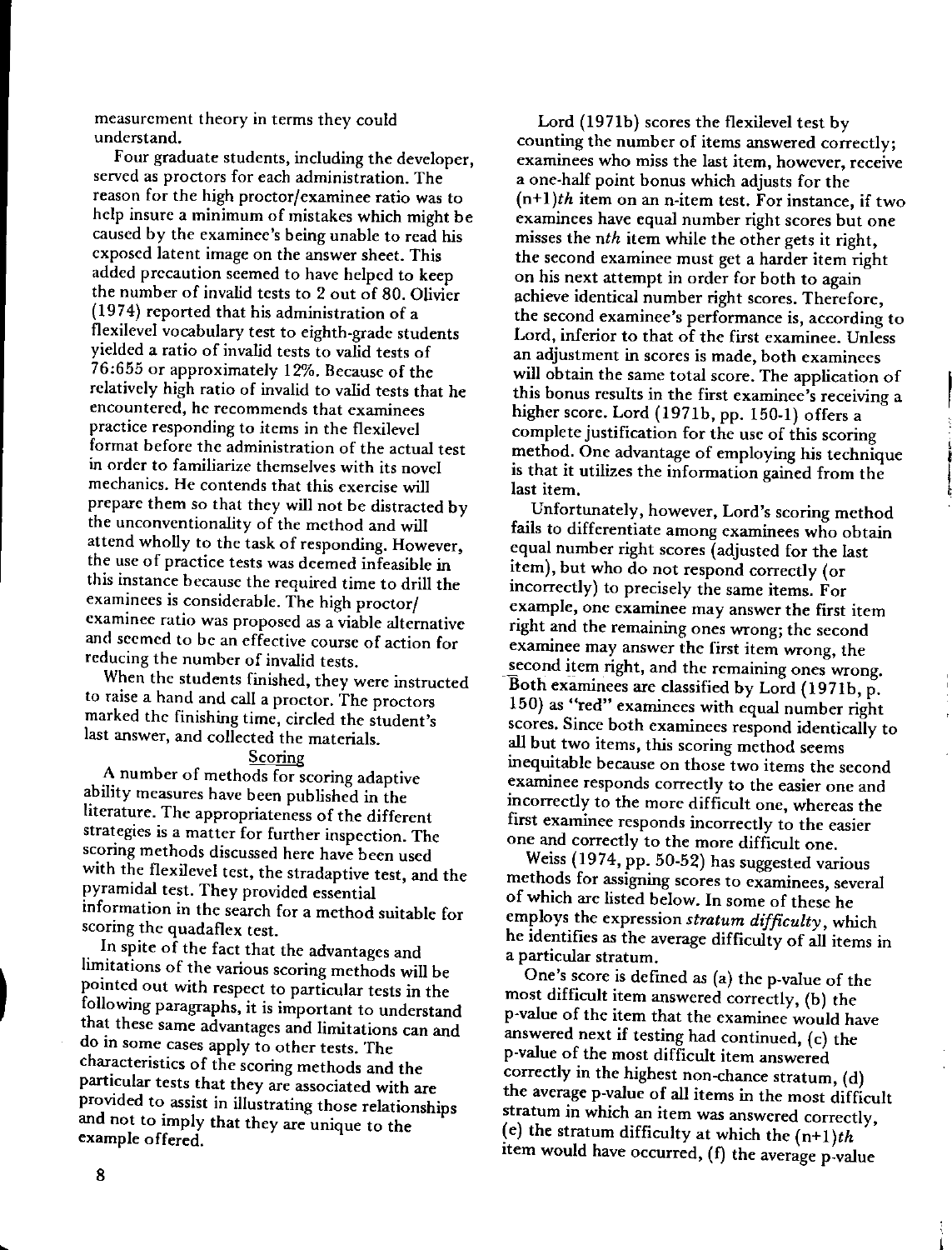of all items in the stratum immediately below the ceiling stratum, (g) the interpolated distance between his highest non-chance stratum and the next higher or lower stratum defined with respect to p-values and proportion correct in that stratum, (h) the average p-value of all items answered correctly, (i) the average p-value of all the items answered correctly between the basal and ceiling strata, and (j) the average p-value of the items answered correctly in the highest non-chance **stratum.**

A deficiency which is common to all of these scoring methods is their failure to consider the path the examinee follows through the test. For example, an examinee who guesses correctly the median difficulty or entry item and then answers incorrectly all remaining items on the test receives a score of average when evaluated by the method identified as letter h above. Clearly, this is not an accurate reflection of that examinee's ability.

Most pyramidal models use variations of scoring schemes which are based on item difficulty values. However, the techniques which define a score as a p-value of the final item attempted or the average p-value of all items attempted do not distinguish between the examinee who responds correctly to the final item and the one who responds incorrectly to it. As indicated previously, this is a weakness which plagues most methods developed thus far for scoring adaptive ability tests. Of those investigated here, the two most acceptable definitions of a score on an adaptive ability measure are: (a) the p-value of the  $(n+1)th$  item (method b above) and (b) the average p-value of the  $n+1$  items attempted. Both of these methods differentiate between the examinee who answers the final item correctly and the one who does not.

The method to be employed for scoring the quadaflex testing format is the average difficulty of the n+1 items attempted on the test. This method recognizes the importance of the particular path an examinee pursues through the items and also uses the information generated from the last item. Because a low p-value is associated with a hard item and a high p-value with an easy one, the lower **one's average** p-vallJ~**or final score, the more one** presumably possesses of the attribute being **measured.**

#### Results

The descriptive statistics reported in Table 1 were computed for scores produced by averaging the difficulty values of the  $n+1$  items attempted (see Table 1).

Descriptive Statistics for Quadatlex Tests Quadaflex A... Quadaflex B.<br>.495. ... ... .495 Mean .495 't .'~1/'·' .464 . **Variance**  $.006$ .387 .394 **Minimum** Median .466 .439 *-.431 i'l* .499. Kurtosis **Maximum** .684 .638 Standard Dev. .079 .060 .745, 1.155 Skewness Sample 37. HI.

*, . "\Iv' "~"-* ,

, The mean score or average  $p$ -v. .::::: A it significantly  $(p \le 1)$ score on Quartaflex B. Perhaps these dissimilar *mean* scapes are an indication was are or more the following hypotheses we was a Quadatlex A is biased downward, (b) Quadaflex  $\overline{B}$  is biased upward, and (c) examinees taking Quadaflex B are superior to examinees taking Quadaflex A.

""~ .,,.,,0 '.~;;'

A test which discriminates more efficiently among examinees of average ability should render observed scores which cluster above and below that point. This should result in a platykurtic distribution which is precisely what happened: the statistics demonstrate that the distribution of scores for Quadaflex A is platykurtic (see Table 1).

A test which measures examinees hetween the first two strata and the last two strata more effectively, as Quadaflex B was hypothesized to do, would force scores to collect new the middle. This would produce a leptokurtic distribution instead of a normal one. Again this type of distribution was observed (see Table 1).

The statistics indicate a much larger positive skewness in the distribution of scores for Quadaflex B than for Quadaflex A and are consistent with the original hypotheses. In other words, Quadaflex B is hypothesized to be more efficient for students whose abilities fall between the last two strata and therefore would force a positively skewed distribution of scores with a mean near that point (between the last two strata) even further in the positive direction. This is exactly the type of distribution that was observed (see Table 1).

Interpreting the statistics in Table 1 is complicated for several reasons, including: (a) each distribution has a different median value, (b) the means for each distribution are dissimilar, and  $(c)$ the sample may be characteristically different from

*i ~*.f

9